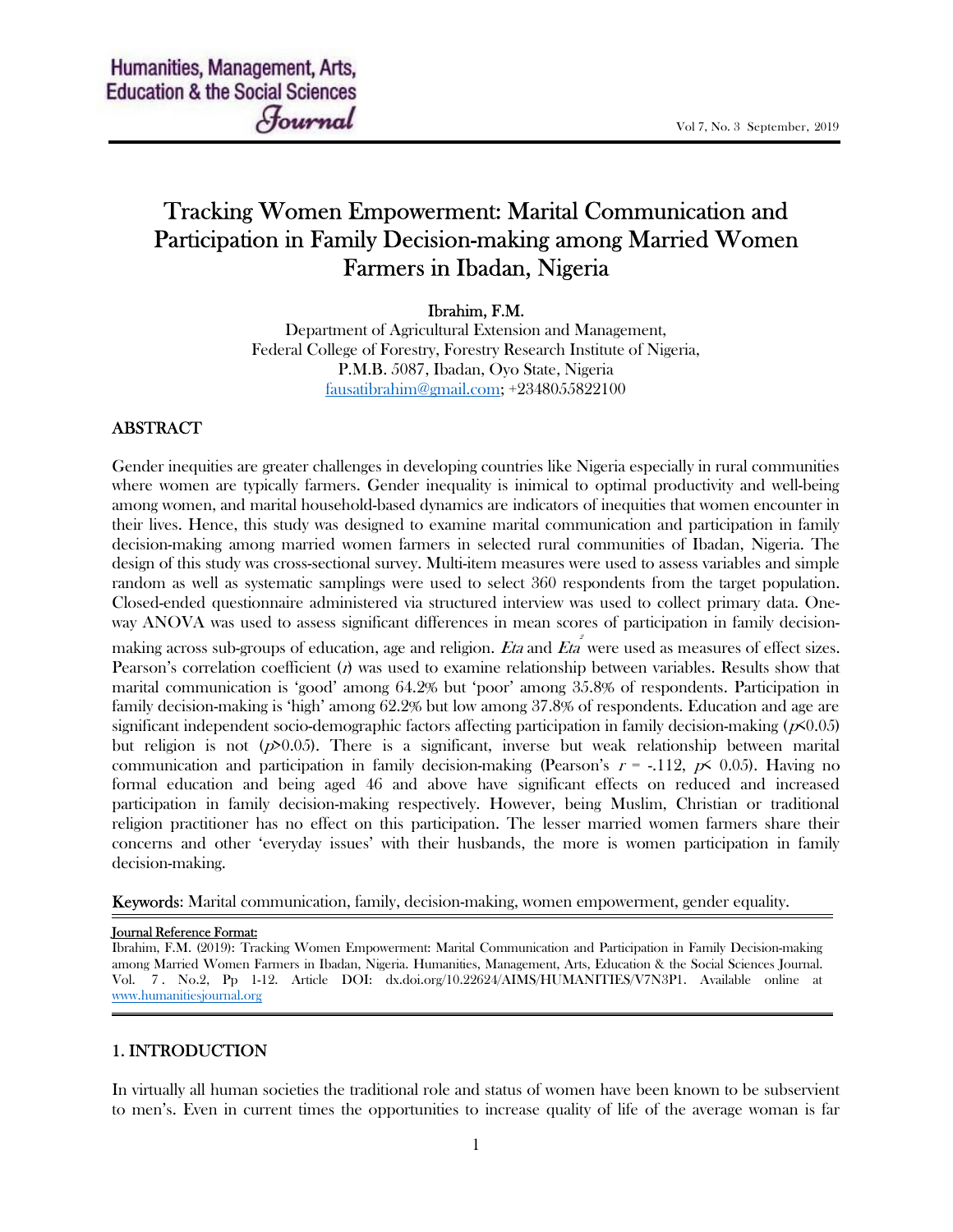below an average man's. Human-social dynamics are replete with questions of gender inequities because of the consequences of same for productivity and well-being. Gender is foremost of the three bases of producing inequalities, social exclusion and discrimination in societies; the others being race and class (Van Amsterdam, 2012). The fifth of the United Nation's sustainable development goals is gender equality. This is obviously a strong advocacy for women empowerment by the United Nations. To understand empowerment, the concepts of change and power are essential because "power is *ability to make choices*" (Kabeer, 2005: 13, italics in original). It must also be noted that empowerment typically originates within (Ibid). This is important because social values do not characteristically uphold women empowerment. This presupposes that women's readiness and struggle to be empowered are always important ingredients in their being empowered, though interpersonal and societal support are always intensely required. When women get empowered, their traditional role especially at the household level will change. In other words, women participation in making family choices is an important indicator of how empowered they are. For instance, in the report of a qualitative study designed to explore gender subordination in a Yoruba community in Nigeria, Aderinto (2001: 176) stated that "perhaps the greatest pattern of subordination is in the area of 'who decides what'". In a similar vein, the scope of women's communication with their spouses indicates how less traditional and empowering their marital life is.

Women empowerment engenders gender equality and this is tremendously significant for several reasons. In the World Development Report 2012 entitled Gender Equality and Development (World Bank, 2011), it was asserted that:

Gender equality is a core development objective in its own right. It is also smart economics. Greater gender equality can enhance productivity, improve development outcomes for the next generation, and make institutions more representative …. Women now represent 40 percent of the global labor force, 43 percent of the world's agricultural labor force, … productivity will be raised if their skills and talents are used more fully. … Greater control over household resources by women can enhance countries' growth prospects by changing spending patterns in ways that benefit children. … Empowering women as economic, political, and social actors can change policy choices and make institutions more representative of a range of voices (page xx).

The ripple effect of women empowerment cum gender equality is overwhelming. Economic development is dependent on women empowerment because this empowerment engenders skill acquisition and promotes optimal use of same in women population. At the same time, economic development can tune down gender-based inequalities tremendously (Duflo, 2011; Razavi, 2012). This bidirectional approach signifies and recapitulates the notion that development and women empowerment are intrinsically tied. Incidentally, the challenge of gender inequity is typically more problematic as societies and communities are disadvantageously characterized. In essence, gender inequities are greater challenges in developing countries like Nigeria especially in rural communities where women are typically farmers.

"Throughout their lives, even before birth, women in developing countries are treated differently than their brothers, lagging behind men in many domains" (Duflo, 2011: 1051). Rigg (2006: 180) equated "the poor world" with the "rural world… where farming predominates". Rural population dynamics is more inimical to development when compared with urban's (Ibrahim, 2019). The implication is that being a woman in a developing country like Nigeria opens one to considerable gender-based inequities but this is even exacerbated if one's geographical location is rural and one is a farmer. Indeed, this draws attention to the state of empowerment among women rural farmers. As indicators of empowerment, marital communication and participation in family decision making will be more justifiably studied among married women.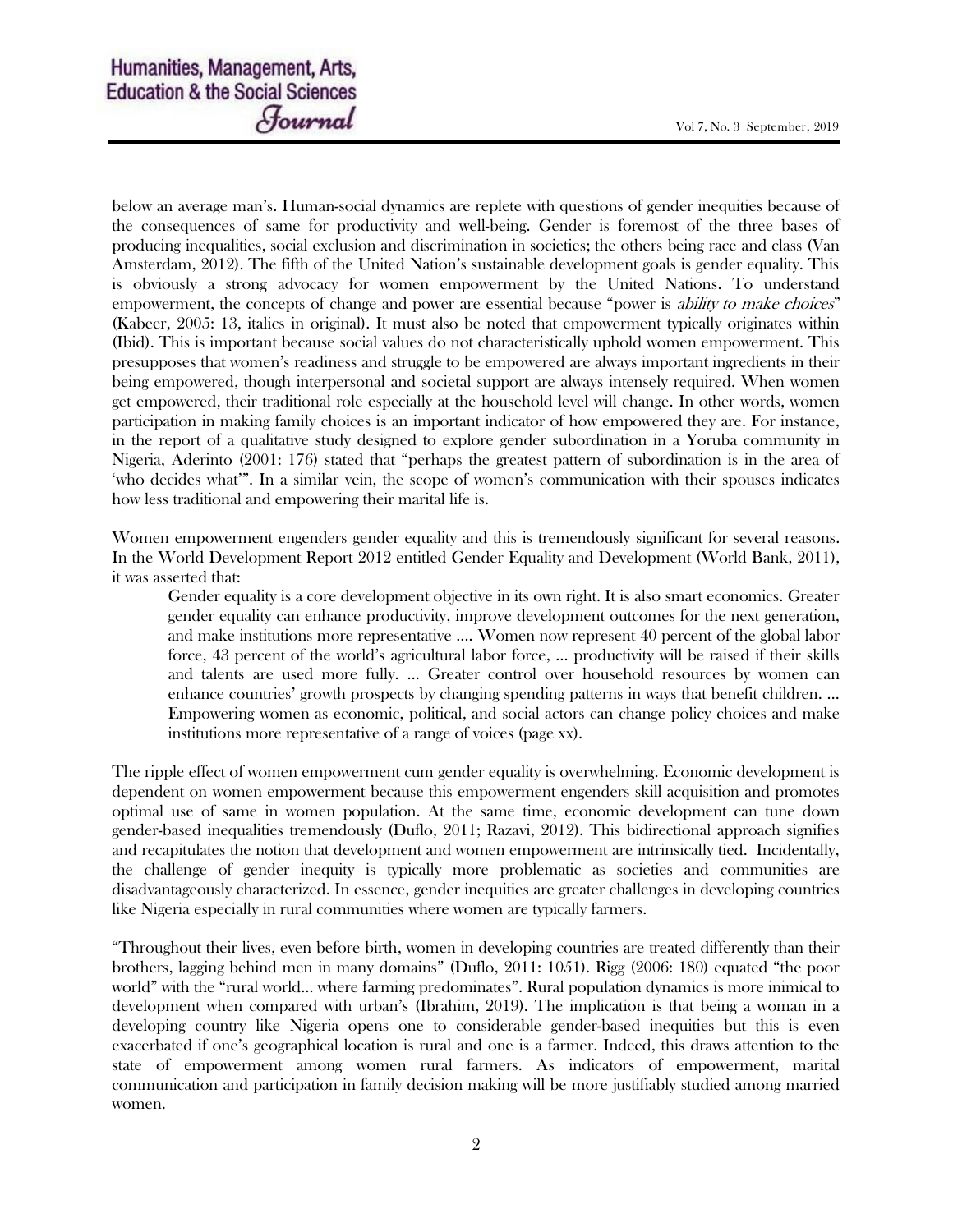Marriage can be empowering or otherwise for women. Nigerian women have been said to "gain respect, self–esteem and dignity" in marriage (Ola, Oni and Akanle, 2015: 64) but this certainly cannot be taken for granted. In a qualitative study that explored divorce outcome among 52 divorced Nigerian women, it was found that though the effect of divorce on women was diverse depending on religion, education and age, "overall, the outcome(s) of divorce was more disempowering than empowering for the vast majority of the divorced women" (Ibid: 65). So, empowerment status of married women will provide insights into what marriage translate to for rural women farmers in particular. Hence, this study is an attempt to examine marital communication and participation in family decision-making among married women farmers in selected rural communities of Ibadan, Nigeria.

The specific objectives were:

- 1. To ascertain the level of marital communication and participation in family decision-making among respondents.
- 2. To examine the extent to which respondents make decisions on certain family issues contained in the scale of participation in family decision-making.
- 3. To determine the influence of education, age and religion on participation in family decisionmaking among respondents.
- 4. To analyze the relationship between marital communication and participation in family decisionmaking.

# 2. RESEARCH METHODOLOGY

#### Design and instrument

The design of this study is cross-sectional survey that targeted married women farmers in selected rural communities of Ibadan, Nigeria. Structured close-ended questionnaire was used to collect data. This was translated into Yorùbá language and administered via structured interview.

#### Population and Sampling

The study population was made up of the people of the six rural local government areas of Ibadan. These local government areas (LGAs) include Ido, Akinyele, Lagelu, Egbeda, Ona-Ara and Oluyole. Married women farmers were targeted in this population because the context of marriage is necessary to understudy marital communication. According to the National Population Commission (2007), the total number of women in these LGAs was 608, 247. This is taken as the N figure for this study. The sampling procedure featured multi-staged random and systematic sampling. Sample size calculator was used to determine the required sample size at 95% confidence level and confidence interval of 5.2. This was 355, but it was increased to 360.

From the six rural LGAs of Ibadan, two were randomly selected. These were Ido and Ona-ara. They comprise of ten and eleven wards respectively, including many communities/villages. The people engage in farming extensively. Four wards were randomly selected from each LGA and two communities were randomly selected from each selected ward. In Ido LGA, Akufo, Abegunrin, Elenusonso, Oganla, Ido, Onikede, Omi-Adio and Bakatari were randomly selected. In Ona-ara LGA, Badeku, Jago, Ojoku, Adewumi, Gbedun, Araromi, Akanran and Ojebode were randomly selected. The total number of women in Ido and Ona Ara LGAs are 51, 511 and 133,588 respectively (National Population Commission, 2007). Therefore, more women were selected from Ona-ara LGA— systematic sampling principle was invoked to select twenty and twenty-five respondents in each of the eight communities selected at Ido and Ona-ara LGAs respectively. Hence, 360 respondents participated in the study. Data were collected between February and May, 2019 and response rate was 100%.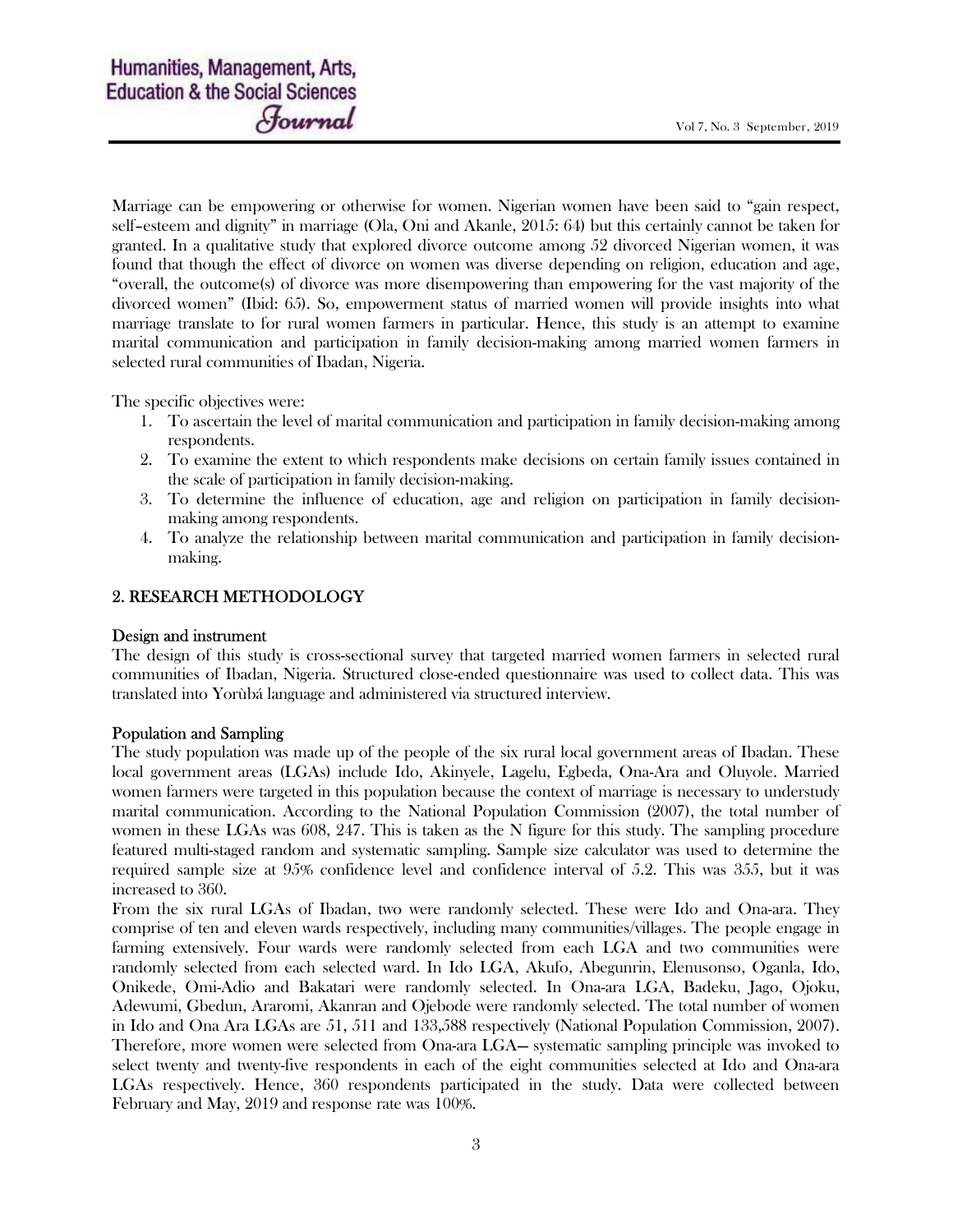#### Operational definitions and measurement of variables

*Marital communication* was defined as the degree to which respondents share their concerns and other 'everyday issues' with their husbands. The three-item open communication sub-scale of the Dutch marital satisfaction and communication questionnaire (Troost  $et$  al., 2005) was used to assess marital communication. The scale assessed the extent to which respondents talk to their husbands about 'personal problems'; 'things in which they are both interested'; and 'the nice things that happen in a day'. Response options included 'never, almost never, sometimes, fairly often, and very often' and were scored 0-4, such that obtainable total score could range from 0 to 12. The Cronbach alpha was 0.852. Participation in family decision-making was defined as extent of respondent's involvement in deciding about issues in respondent's family. It was assessed with a 10-item author-constructed scale assessing the frequency to which respondents and/or respondents' husbands decide over ten family issues (see table 3 for these issues). Responses included 'myself, most of the time', 'myself, sometimes', 'myself and my husband, most of the time', 'my husband, sometimes', and 'my husband, most of the time'. The Cronbach alpha was 0.668. Items were scored 0-4, such that greater scores implied greater participation of women in family decision-making, lower score signifying greater participation of husbands in family decision-making. Total score could range from 0 to 40.

#### Study hypotheses

- $Ho^!$ : There is no significant difference in the mean score of participation in family decision-making across sub-groups of education, age and religion.
- $Ho^2$ : : There is no significant relationship between marital communication and participation in family decision-making.

#### 3. DATA ANALYSES

Frequency counts and percentages were used to show data distributions. Kolmogorov Smirnov test (for normalcy) indicated that all interval-level data did not deviate significantly from normal distributions  $(p>0.05)$ . Homogeneity of variance across sub-groups of education, age and religion were assessed with Levene's test. One-way ANOVA was used to assess significant differences in means across sub-groups of education, age and religion. Test for linearity was conducted to examine appropriateness of using Eta and Eta<sup>2</sup>, which were used as measures of effect size. Post hoc test (LSD) was used to identify homogenous subgroups. Pearson's  $r$  was used to assess relationship between marital communication and participation in family decision-making. All data were analyzed using Statistical Package for Social Sciences (version 21).

#### 4. RESULTS AND DISCUSSIONS

Almost half (49.4%) of respondents were holders of secondary school certificate. More than a quarter of respondents (25.3%) were primary school certificate holders. This signifies a good level of basic education among married women farmers in the study area. However, up to a fifth of respondents (19.7%) had no formal education while just 3.6% of respondents have tertiary education. Educational achievement among women farmers in the study area could certainly be better. A good majority of respondents (58.3%) were aged between 26 to 35 years. This distribution was closely followed by the 36-45 age sub-group which constituted 24.4% of respondents. Most respondents are therefore in active life. Christianity appears to be more popularly practiced in the study area because Christians were more represented among respondents (53.9%) than Muslims (41.7%).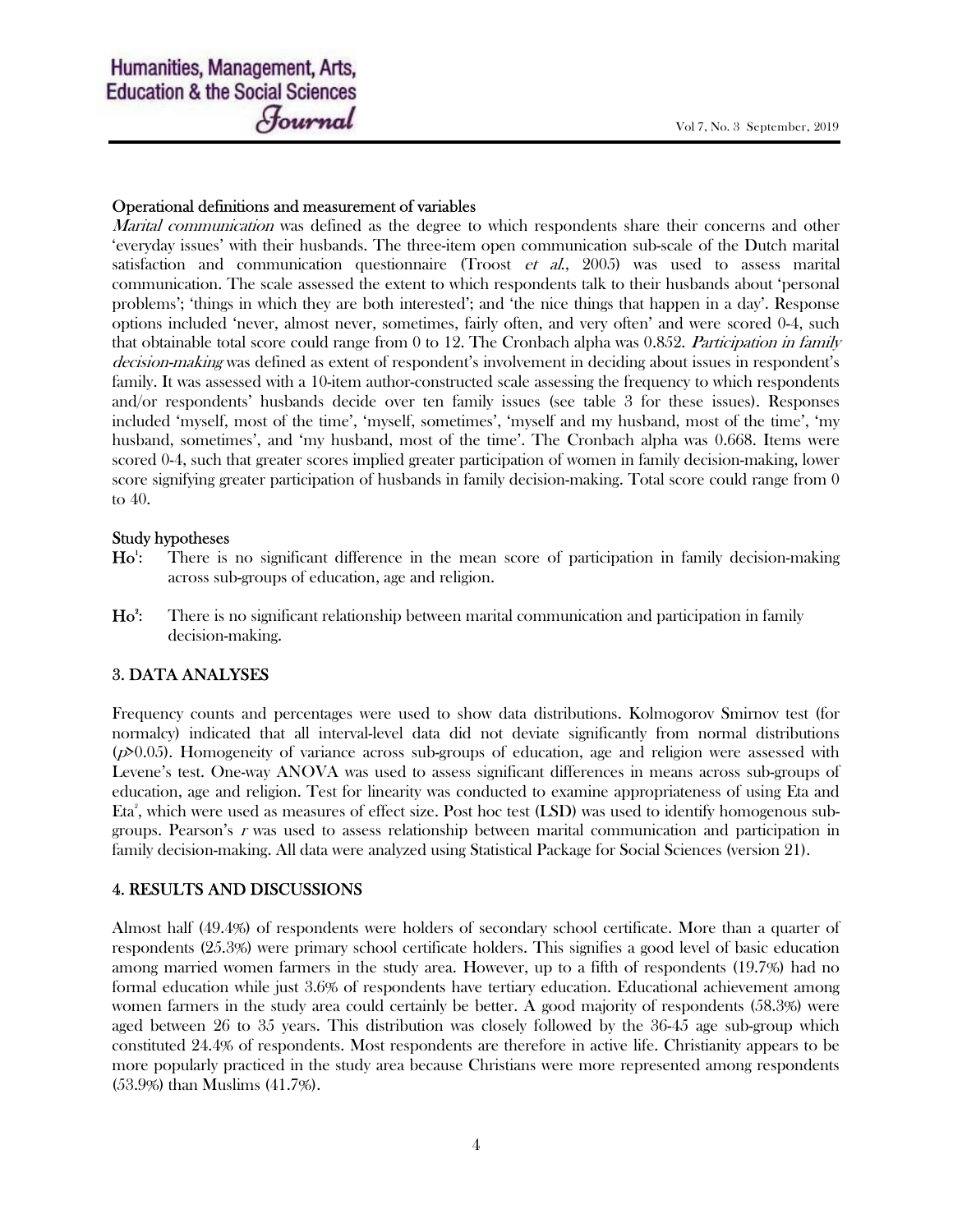Traditional religion practitioners were 4.4%, signifying some measure of cultural survival among married women farmers in the study area. The distribution of socio-demographic characteristics among respondents is presented in table 1.

| $\frac{1}{2}$ able 1: Socio-defined applie characteristics of respondents $(1 - 300)$<br>Socio-demographic profile of respondents |                              | $n(\%)$    |
|-----------------------------------------------------------------------------------------------------------------------------------|------------------------------|------------|
|                                                                                                                                   |                              |            |
| Highest educational qualification                                                                                                 | No formal education          | 71 (19.7)  |
|                                                                                                                                   | Primary School Certificate   | 91 (25.3)  |
|                                                                                                                                   | Secondary School Certificate | 178 (49.4) |
|                                                                                                                                   | <b>Tertiary Certificate</b>  | 13(3.6)    |
|                                                                                                                                   | Missing                      | 7(1.9)     |
| Age (in years)                                                                                                                    | 16-25                        | 50 (13.9)  |
|                                                                                                                                   | 26-35                        | 210 (58.3) |
|                                                                                                                                   | 36-45                        | 88 (24.4)  |
|                                                                                                                                   | 46-55                        | 12(3.3)    |
| Religion                                                                                                                          | Christianity                 | 194 (53.9) |
|                                                                                                                                   | Islam                        | 150(41.7)  |
|                                                                                                                                   | Traditional                  | 16(4.4)    |

|  |                                                      |  | Table 1: Socio-demographic characteristics of respondents (N= 360) |  |
|--|------------------------------------------------------|--|--------------------------------------------------------------------|--|
|  | $\alpha$ is the contract of the contract of $\alpha$ |  |                                                                    |  |

#### Univariate analysis of marital communication and participation in family decision-making among respondents

Table 2 shows that marital communication was good among 64.2% of respondents but poor among 35.8% of respondents. This is an indication that respondents are largely empowered marital-communication wise. On the other hand, the proportion of those maintaining poor marital communication is fairly large. Close to 4 out of every 10 married women farmers exhibit poor marital communication with their husbands. Invariably, close to 4 of every ten married women farmers in the study area are disempowered maritalcommunication wise. Hence, there is a fairly large pool of married women farmers in the study area whose communication with their husbands are disempowering. Table 2 also shows that participation in family decision-making is high among 62.2% of respondents, indicating that married women farmers in the study area are notable contributors to family decision making. This is probably a reflection of a good level of empowered status of married women farmers in the study area.

However, the proportion of respondents (37.8%) maintaining low participation in family decision-making is strongly noticeable and inimical to gender equality in the study area. The proportion of respondents maintaining high and low participation in family decision-making (62.2% and 37.8%) closely resemble the distribution of women's attitude towards gender role in Ibadan, Nigeria as reported by Ibrahim *et al.* (2015)— 60.9% and 39.1% of their respondents were reported as maintaining egalitarian and traditional attitude towards gender role respectively. Given that egalitarian and traditional attitude towards gender role among women are reflective of their empowerment versus disempowerment status, the ratio of 6 to 4 appears to arbitrarily depict the distribution of women's empowerment versus disempowerment status among women in Ibadan axis of Nigeria.

Further, the fairly high proportion of respondents exhibiting good marital communication and high participation in family decision-making appears to reflect improved attitude towards women empowerment and gender equality in the study area. Omadjohwoefe (2011) expounded that though women typically maintain underprivileged position in society, there are now considerable changing institutional arrangements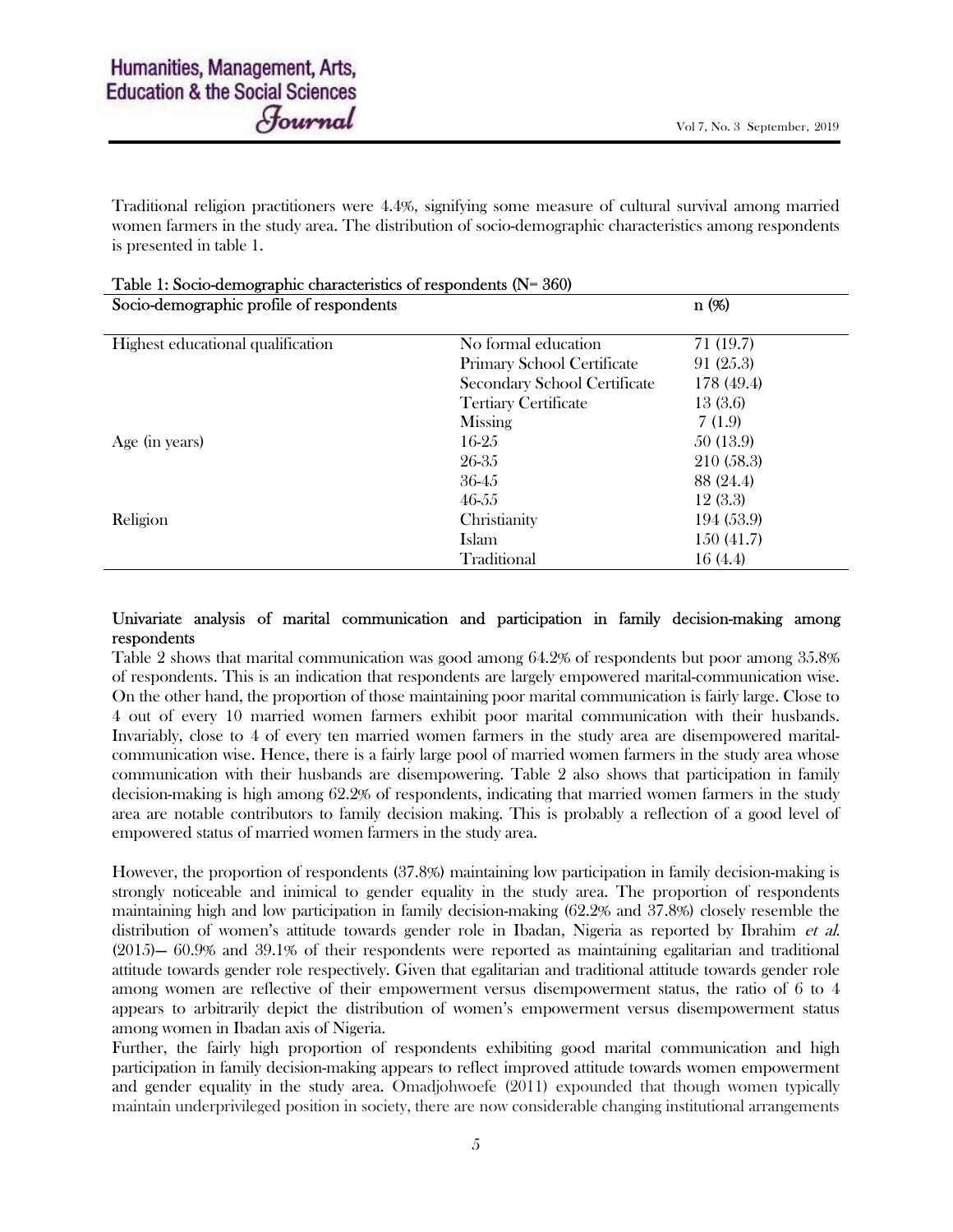that direct women's social mobility in positive direction in modern Nigeria. Interestingly, increased women participation in household decision-making bears positive outcome like improved nutrition (Piesse and Simister 2002) and increased spending on human capital development of children (Browning and Chiappori 1998; Bussolo, De Hoyos, and Wodon 2009). The distribution of dimensions of marital communication and participation in family decision-making showcases partly decent status of women empowerment and gender equality among married women farmers in the study area.

| Table 2: Distribution of dimensions of marital communication and participation in family decision-making |  |  |
|----------------------------------------------------------------------------------------------------------|--|--|
| among respondents                                                                                        |  |  |

| Variable*                               | Dimensions** |     | 96   |
|-----------------------------------------|--------------|-----|------|
| Marital communication                   | Poor         | 129 | 35.8 |
|                                         | Good         | 231 | 64.2 |
| Participation in family decision-making | Low          | 136 | 37.8 |
|                                         | High         | 224 | 62.2 |

\*Mean  $\pm$  standard deviation of marital communication= 9.41 $\pm$ 2.73 (min.=0, max.=12.0). Mean  $\pm$  standard deviation of participation in family decision-making  $=17.19\pm5.21$  (min.=0.0, max.= 38). \*\*The means (below the mean; mean and above) of summary scores were used to categorize respondents into two.

#### Descriptive analysis of items in the scale of participation in family decision-making

The descriptive analysis of items in the scale of participation in family decision-making shows that decisions regarding visits to family or friends, family recreational activities, purchases for daily needs and children discipline are issues that respondents contribute mostly to in the household. Visit to family or friends was the greatest of these four issues and this is very interesting because it indicates a high level of freedom of movement for women farmers in the study area. Freedom of movement bears positive outcome for women, such as increased contraceptive and condom use (Corroon *et al.*, 2014; Upadhyay and Karasek, 2012; Stephenson, Bartel and Rubardt, 2012; Rahman, 2012). Increased used of contraception and consequent lower fertility is a developmental achievement (Young, 2019). Contraceptive use also aids child survival (Adedini *et al.*, 2015) and prevents maternal and child mortality (Chola *et al.*, 2015). Freedom of movement also enables women create and maintain networks (Klugman *et al.*, 2014). It is also instructive that married women farmers exercise higher liberty in matters of recreation, household daily needs and children upbringing. These issues are traditionally assigned as women duties.

Women and children's healthcare ranked  $5<sup>th</sup>$  and  $6<sup>th</sup>$ , indicating issues that respondents have middling power over. The selection of children's name ranked 7<sup>th</sup>, portraying the idea that women have little to contribute in selecting the names their children bear. This is surely a reflection of patriarchal character of the study area in particular and the African society in general. Finally, financial supports to husband's and respondent's families ranked  $9<sup>th</sup>$  and  $8<sup>th</sup>$ . In addition, major household purchases ranked  $10<sup>th</sup>$ . These are strong indications that financial matters are much less within the purview of married women farmers in the study area speaks not well of their economic empowerment. Economic empowerment is tremendously beneficial for women. For instance, it can predispose them to uptake of family planning methods (Reed *et al.*, 2016). The summary of descriptive analysis of items in the scale of participation in family decision-making is shown on table 3.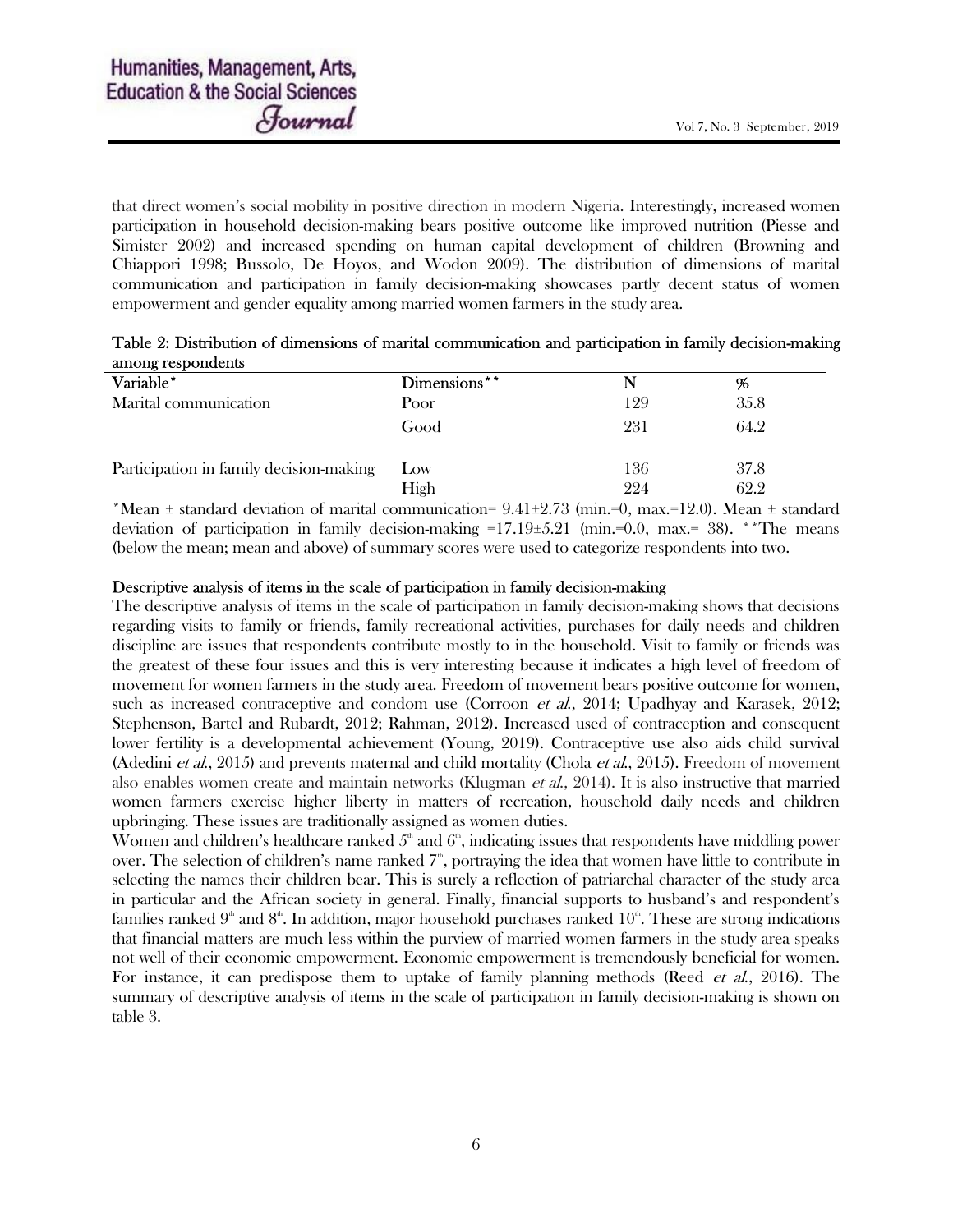| Table 3: Descriptive analysis of items in the scale of participation in family decision-making |                                           |                        |                  |  |  |  |  |
|------------------------------------------------------------------------------------------------|-------------------------------------------|------------------------|------------------|--|--|--|--|
| S/No                                                                                           | Issues*                                   | $\pm$ standard<br>Mean | Rank             |  |  |  |  |
|                                                                                                |                                           | deviation**            |                  |  |  |  |  |
|                                                                                                | Your healthcare                           | $1.99 \pm 1.3$         | $5^{\text{th}}$  |  |  |  |  |
| 2                                                                                              | Major household purchases e.g. television | $.72 \pm 1.2$          | 10 <sup>th</sup> |  |  |  |  |
| 3                                                                                              | Child healthcare                          | $1.81 \pm 1.2$         | 6 <sup>th</sup>  |  |  |  |  |
| 4                                                                                              | Financial support to my husband's family  | $.82 \pm 1.1$          | 9 <sup>th</sup>  |  |  |  |  |
| Ċ,                                                                                             | Purchases for daily needs                 | $2.37 \pm 1.1$         | 3 <sup>rd</sup>  |  |  |  |  |
| 6                                                                                              | Children discipline                       | $2.02 \pm 1.0$         | 4 <sup>th</sup>  |  |  |  |  |
|                                                                                                | Financial support to my family            | $1.63 \pm 1.2$         | 8 <sup>th</sup>  |  |  |  |  |
| 8                                                                                              | Visits to family or friends               | $2.74 \pm 1.0$         | 1 <sup>st</sup>  |  |  |  |  |
| 9                                                                                              | Family recreational activities            | $2.59 \pm 1.1$         | $2^{\rm nd}$     |  |  |  |  |
| 10                                                                                             | Selecting children name                   | $1.76 \pm 0.7$         | 7 <sup>th</sup>  |  |  |  |  |

# Table 3: Descriptive analysis of items in the scale of participation in family decision-making

\*Respondents were asked, "who makes decisions regarding the following issues in your family?".

\*\*The minimum and maximum possible score for each item was 0 and 4.

#### Socio-demographic characteristics and participation in family decision-making Education and participation in family decision-making

Respondents with tertiary education participate best in family decision-making (mean ±standard deviation = 18.01 $\pm$ 6.10). This was closely followed by those with primary education (mean  $\pm$ standard deviation = 18.00 $\pm$ 4.79) and then those with secondary education (mean  $\pm$ standard deviation = 17.53 $\pm$ 4.11). Respondents with no formal education participate the least in family decision-making (mean ±standard deviation = 15.41 $\pm$ 7.35). Result of ANOVA shows that these means are significantly different ( $p$ <0.05) and Levene's test indicates the validity of these significant differences  $(p \ge 0.05)$ . Hence, Ho is rejected. Education has a main effect on participation in family decision-making.

Result of post-hoc test shows that the no formal education sub-group is significantly different from all other education sub-groups ( $p \leq 0.05$ ). Hence, having no formal education is significantly associated with reduced participation in family decision-making. This finding adds to evidence indicating that education bears positive outcome for women. Omadjohwoefe (2011) asserted that education is prerequisite of social mobility among women in Nigeria. Kabeer *et al.* (2013) also asserted that education is protective against intimate partner abuse among women. Test for linearity indicates that the effect of education on participation in family decision-making is non-linear ( $p > 0.05$ ).

The extent of the association between education and participation in family decision-making as assessed with Eta is .178, Eta<sup>2</sup> is .032. Hence, just 3.2% of the variation in participation in family decision-making is accounted for by education. The summary of the analysis of education and participation in family decisionmaking is shown on table 4.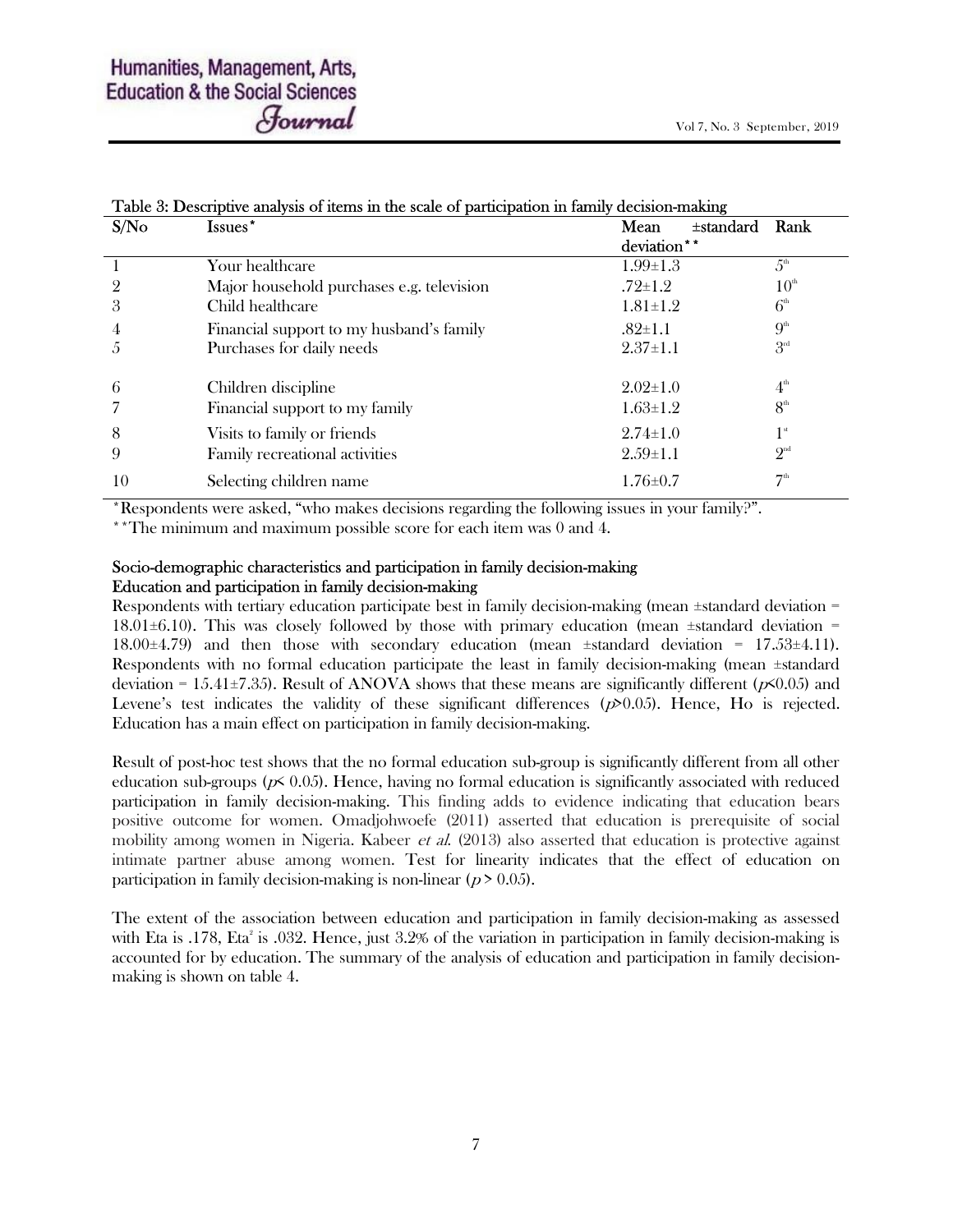| Socio-      | Sub-      | Mean             |                |                  | Levene's test for   ANOVA |                  | <b>Test</b> | for   | Eta  | Eta <sup>2</sup> |
|-------------|-----------|------------------|----------------|------------------|---------------------------|------------------|-------------|-------|------|------------------|
| demographic | groups    | ±standard        | homogeneity of |                  |                           |                  | linearity   |       |      |                  |
| variable    |           | deviation        | variances      |                  |                           |                  |             |       |      |                  |
|             |           |                  | Levene's       | $\boldsymbol{D}$ |                           | $\boldsymbol{p}$ |             |       |      |                  |
|             |           |                  | statistic      | value            | statistic                 | value            | statistic   | value |      |                  |
| Education   | No formal | $15.41 \pm 7.35$ | 10.863         | .066             | 9.71                      | .000             | 2.89        | .056  | .178 | .032             |
|             | education |                  |                |                  |                           |                  |             |       |      |                  |
|             | Primary   | 18.00±4.79       |                |                  |                           |                  |             |       |      |                  |
|             | Secondary | $17.53 \pm 4.11$ |                |                  |                           |                  |             |       |      |                  |
|             | Tertiary  | $18.01 \pm 6.10$ |                |                  |                           |                  |             |       |      |                  |

|  | Table 4: Effect of education on participation in family decision-making |  |  |  |
|--|-------------------------------------------------------------------------|--|--|--|
|  |                                                                         |  |  |  |

#### Age and participation in family decision-making

Respondents in the oldest age sub-group (46 and above) participate best in family decision-making (mean ±standard deviation = 20.92±5.70). The participation in family decision-making of respondents aged 16-25 (mean  $\pm$ standard deviation = 17.54 $\pm$ 5.19) and 36-45 (mean  $\pm$ standard deviation = 17.16 $\pm$ 5.09) are very similar. These differential means are significantly different  $(p<0.05)$  and Levene's test indicates that there is homogeneity of variance across subgroups of age  $(p>0.05)$ . Hence, Ho is rejected; age has a main effect on participation in family decision-making.

Result of post-hoc test shows that the 46 and above age sub-group is significantly different from all other age sub-groups ( $p \leq 0.05$ ). Hence, increased age, specifically being aged 46 and above has significant effect on married women farmers' participation in family decision-making. Angel-Urdinola and Wodon (2010) similarly found that women's involvement in household decision-making increases with increased age. In this study, the effect of age on this participation is non-linear  $(p<0.05)$ . The extent of the association between age and this participation is 14.4% (Eta = .144) while the just 2.1% of the variation in participation in family decision-making is accounted by age ( $Et^2 = .021$ ). The summary of the analysis of age and participation in family decision-making is shown on page 5.

| Socio-<br>demographic<br>variable | Sub-<br>groups  | Mean<br>$\pm$ standard<br>deviation | Levene's test for $\vert$<br>homogeneity of<br>variances |                           | <b>ANOVA</b> |       | <b>Test</b><br>for<br>linearity |       | Eta  | Eta <sup>2</sup> |
|-----------------------------------|-----------------|-------------------------------------|----------------------------------------------------------|---------------------------|--------------|-------|---------------------------------|-------|------|------------------|
|                                   |                 |                                     | Levene's<br>statistic                                    | $\boldsymbol{p}$<br>value | statistic    | value | statistic                       | value |      |                  |
| Age                               | 16-25           | $17.54 \pm 5.19$                    | .085                                                     | .968                      | 2.53         | .047  | 1.26                            | .262  | .144 | .021             |
|                                   | 26-35           | $16.90 \pm 5.18$                    |                                                          |                           |              |       |                                 |       |      |                  |
|                                   | 36-45           | $17.16 \pm 5.09$                    |                                                          |                           |              |       |                                 |       |      |                  |
|                                   | 46 and<br>above | $20.92 \pm 5.70$                    |                                                          |                           |              |       |                                 |       |      |                  |

| Table 5: Effect of age on participation in family decision-making |  |  |
|-------------------------------------------------------------------|--|--|
|                                                                   |  |  |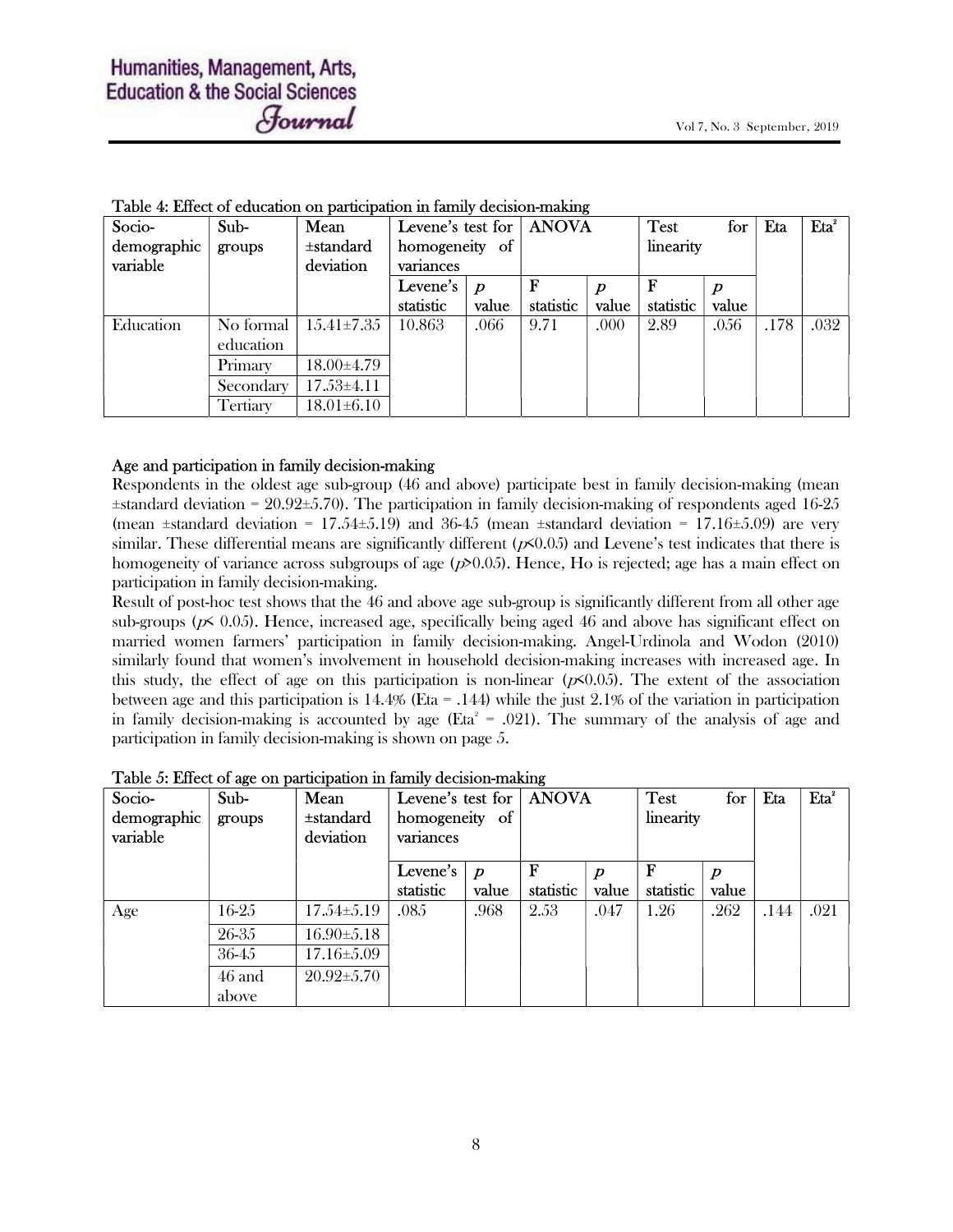#### Religion and participation in family decision-making

Participation in family decision-making are very similar among Muslims (mean ±standard deviation = 17.20 $\pm$ 5.28), Christians (mean  $\pm$ standard deviation = 17.19 $\pm$ 5.14) and practitioners of traditional religion (mean  $\pm$ standard deviation = 17.11 $\pm$ 5.79). There were also no significant differences in means across subgroups of religion ( $p > 0.05$ ). Hence, Ho is accepted. Religion has no effect on participation in family decision-making. Hence, being Muslim, Christian or traditional religion practitioner has no effect on participation in family decision-making among married women farmers in the study area. Table 6 is a presentation of analysis regarding religion and participation in family decision-making.

Table 6: Effect of religion on participation in family decision-making

| Socio-<br>demographic<br>variable | Sub-groups   | Mean ±standard<br>deviation | for<br>Levene's<br>test<br><sub>of</sub><br>homogeneity<br>variances |         | <b>ANOVA</b> |         |
|-----------------------------------|--------------|-----------------------------|----------------------------------------------------------------------|---------|--------------|---------|
|                                   |              |                             | Levene's<br>statistic                                                | p value | F statistic  | p value |
| Religion                          | Islam        | $17.20 \pm 5.28$            | .307                                                                 | .736    | .002         | .998    |
|                                   | Christianity | $17.19 \pm 5.14$            |                                                                      |         |              |         |
|                                   | Traditional  | $17.11 \pm 5.79$            |                                                                      |         |              |         |

#### Relationship between Marital communication and participation in family decision-making

The Pearson's r in table 7 (-.112,  $p \le 0.05$ ) indicates that there is significant, inverse but weak relationship between marital communication and participation in family decision-making. The significant relationship between the two variables indicates the intrinsic connection between the two. Meanwhile, decreased marital communication bears increased women participation in family decision-making. This is very instructive. Participation in family decision-making is measured in this study such that lower score implied greater participation of husbands in family decision-making. So, by implication, decreased marital communication is significantly associated with increased husband participation in family decision-making. The lesser married women farmers share their concerns and other 'everyday issues' with their husbands, the more is women participation in family decision-making. This is very revealing. When it happen that women find little or no communication partner in their husbands, the more they will have to make family decisions alone. Result of this bivariate correlation is shown in table 7.

# Table 7: Pearson's r indicating relationship between marital communication and participation in family decision-making

|                                            |                                  | Marital<br>communication | Participation in<br>family decision-<br>making |
|--------------------------------------------|----------------------------------|--------------------------|------------------------------------------------|
| Marital communication                      | Pearson Correlation<br>$p$ value |                          | $-112$<br>.033                                 |
| Participation in family<br>decision-making | Pearson Correlation<br>$p$ value | $-112$<br>.033           |                                                |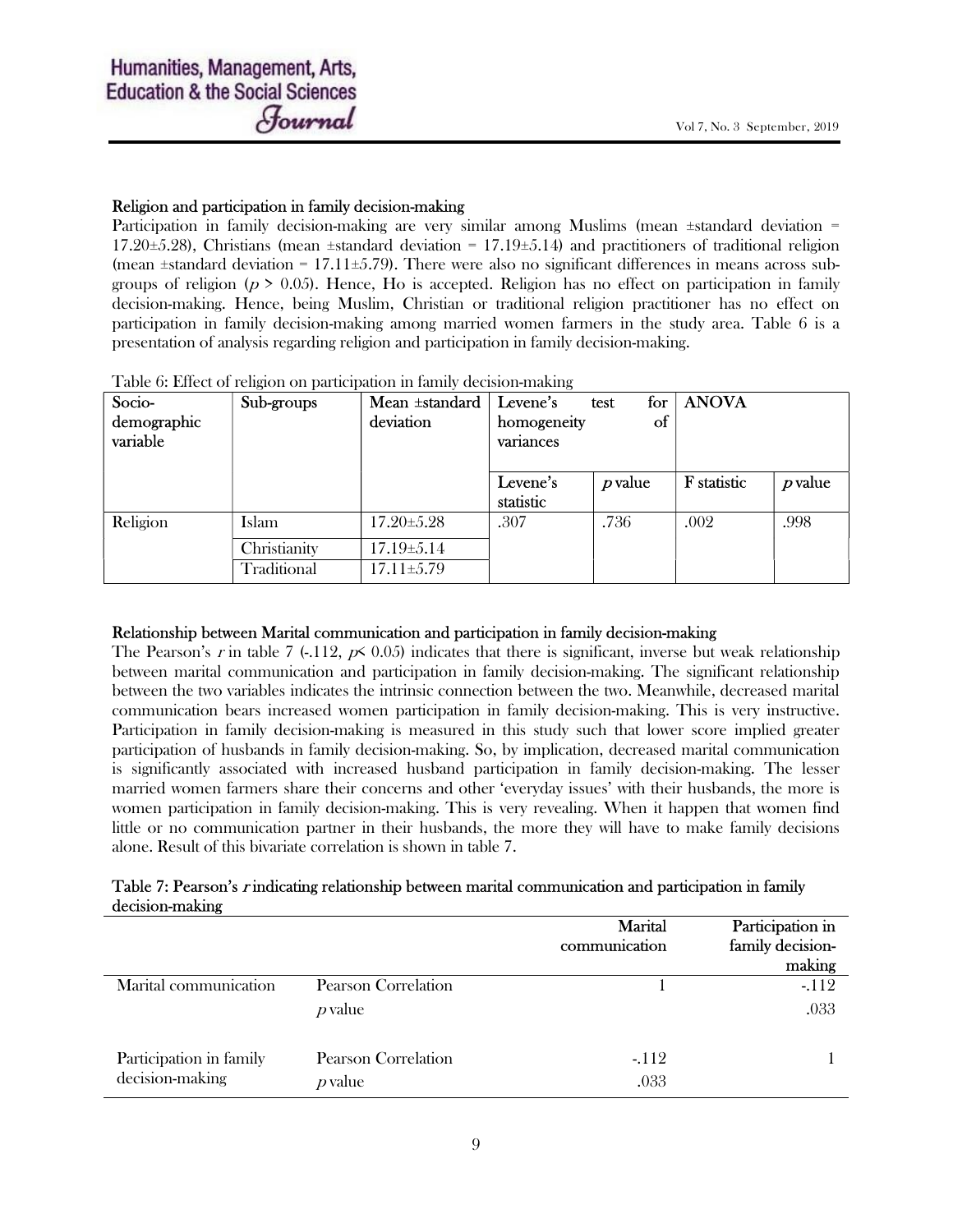# 5. CONCLUSIONS

The univariate distribution of dimensions of marital communication and participation in family decisionmaking showcases partly decent status of women empowerment and gender equality among married women farmers in the study area. Among other issues, the descriptive analysis of items in the scale of participation in family decision-making indicates a high level of freedom of movement, but speaks not well of economic empowerment among married women farmers in the study area. Education and age have main effects on participation in family decision-making ( $p < 0.05$ ) but religion did not ( $p > 0.05$ ). Having no formal education and being aged 46 and above has are significantly associated with reduced and increased participation in family decision-making respectively. Being Muslim, Christian or traditional religion practitioner has no effect on participation in family decision-making among married women farmers in the study area. The relationship between marital communication and participation in family decision-making is significant, inverse but weak. The lesser married women farmers share their concerns and other 'everyday issues' with their husbands, the more is women participation in family decision-making.

# 6. FUTURE WORKS

Future works may involve other indices of women empowerment and report pattern of same especially in Ibadan axis of Nigeria to ascertain the ratio of 6 to 4 as the distribution of women's empowerment versus disempowerment status.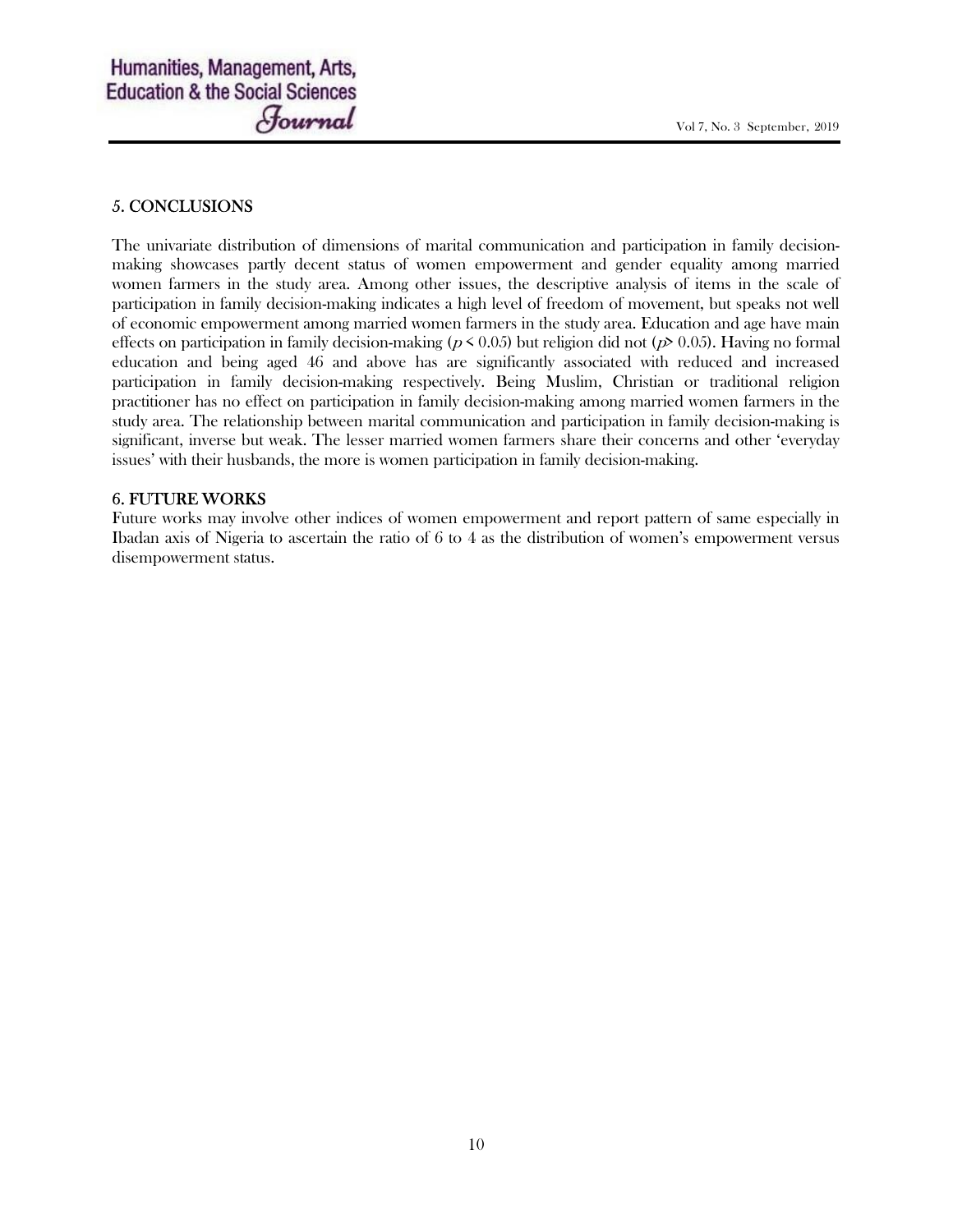#### **REFERENCES**

- 1. Adedini, S. A., Odimegwu, C., Imasiku, E. N., & Ononokpono, D. N. (2015). Unmet Need for Family Planning: Implication for Under-five Mortality in Nigeria. Journal of Health, Population, and Nutrition, 33(1):187-206.
- 2. Aderinto, A.A. (2001). Subordinated by Culture: Constraints of Women in a Rural Yoruba Community, Nigeria. Nordic Journal of African Studies 10(2): 176 -187.
- 3. Angel-Urdinola, D. and Wodon, Q. (2010). Income Generation and Intra-Household Decision Making: A Gender Analysis for Nigeria. World Bank
- 4. Browning, M., and Chiappori, P. A. (1998). Efficient Intra-Household Allocations: A General Characterization and Empirical Tests. Econometrica 66(6): 1241-78.
- 5. Bussolo, M., De Hoyos, R. E. and Wodon, Q. (2009). Higher Prices of Export Crops, Intra-Household Inequality and Human Capital Accumulation in Senegal, in *Gender Aspects of the* Trade and Poverty Nexus: A Macro-Micro Approach, ed. Bussolo, M. and De Hoyos, R. E. Washington, DC: World Bank and Palgrave Macmillan.
- 6. Chola, L., McGee, S., Tugendhaft, A., Buchmann, E., & Hofman, K. (2015). Scaling up Family Planning to Reduce Maternal and Child Mortality: The Potential Costs and Benefits of Modern Contraceptive Use in South Africa. PLoS One, 10(6), e0130077.
- 7. Corroon, M., Speizer, I.S., Fotso, J.C., Akiode, A., Saad, A., Calhoun, L., Irani, L. (2014). The Role of Gender Empowerment on Reproductive Health Outcomes in Urban Nigeria. *Maternal and* Child Health Journal 18(1):307–315.
- 8. Duflo, E. (2012). Women Empowerment and Economic Development. Journal of Economic Literature 50(4): 1051-79.
- 9. Ibrahim, F.M.; Ojo, M.O.; Osikabor, B.; Akinosho, A.; Ibrahim, A.B.; Olatunji, B.T.; Ogunwale, O.G. and Akanni, O.F. (2015). Gender Role Attitude and Food Insecurity among Women in Ibadan, Nigeria. Advance Journal of Food Science and Technology, 7(7): 484-489.
- 10. Ibrahim, F.M. (2019): Attaining Nigerian Demographic Dividend: Rural Population Dynamics as Impediments. Proceedings of the 18th iSTEAMS Multidisciplinary Cross-Border Conference, University of Ghana, Legon, Accra, Ghana. 28th – 30th July, 2019. Pp 75- 86. www.isteams.net - DOI Affix - https://doi.org/ 10.22624/AIMS/iSTEAMS- 2019/V18N1P7.
- 11. Kabeer, N. (2005). Gender Equality and Women's Empowerment: A Critical Analysis of the Third Millennium Development Goal. Gender and Development 13(1): 13-24.
- 12. Kabeer, N., Assaad, R., Darkwah, A., Mahmud, S., Sholkamy, H., Tasneem, S., ... & Sulaiman, M. (2013). Paid Work, Women's Empowerment and Inclusive Growth: Transforming the Structures of Constraint. New York: UN Women.
- 13. Klugman, J., Hanmer, L., Twigg, S., Hasan, T., McCleary-Sills, J., & Santamaria, J. (2014). Voice and Agency: Empowering Women and Girls for Shared Prosperity. Washington, DC: World Bank Publications.
- 14. National Population Commission, (2007). 2006 National Population Census. NPC Publication, Ann Arbor, MI.
- 15. Ola, T. M., Oni, R. B., & Akanle, F. F. (2017). Divorced Women in Nigeria: Empowered or Disempowered? Social Inquiry into Well-Being 1(2): 61-67.
- 16. Omadjohwoefe, O. S. (2011). Gender Role Differentiation and Social Mobility of Women in Nigeria. *Journal of Social Sciences 27*(1): 67-74.
- 17. Piesse, J., and Simister, J. (2003). Bargaining and Household Dynamics: The Impact of Education and Financial Control on Nutrition Outcomes in South Africa. South African Journal of Economics 71 (1): 163-72.